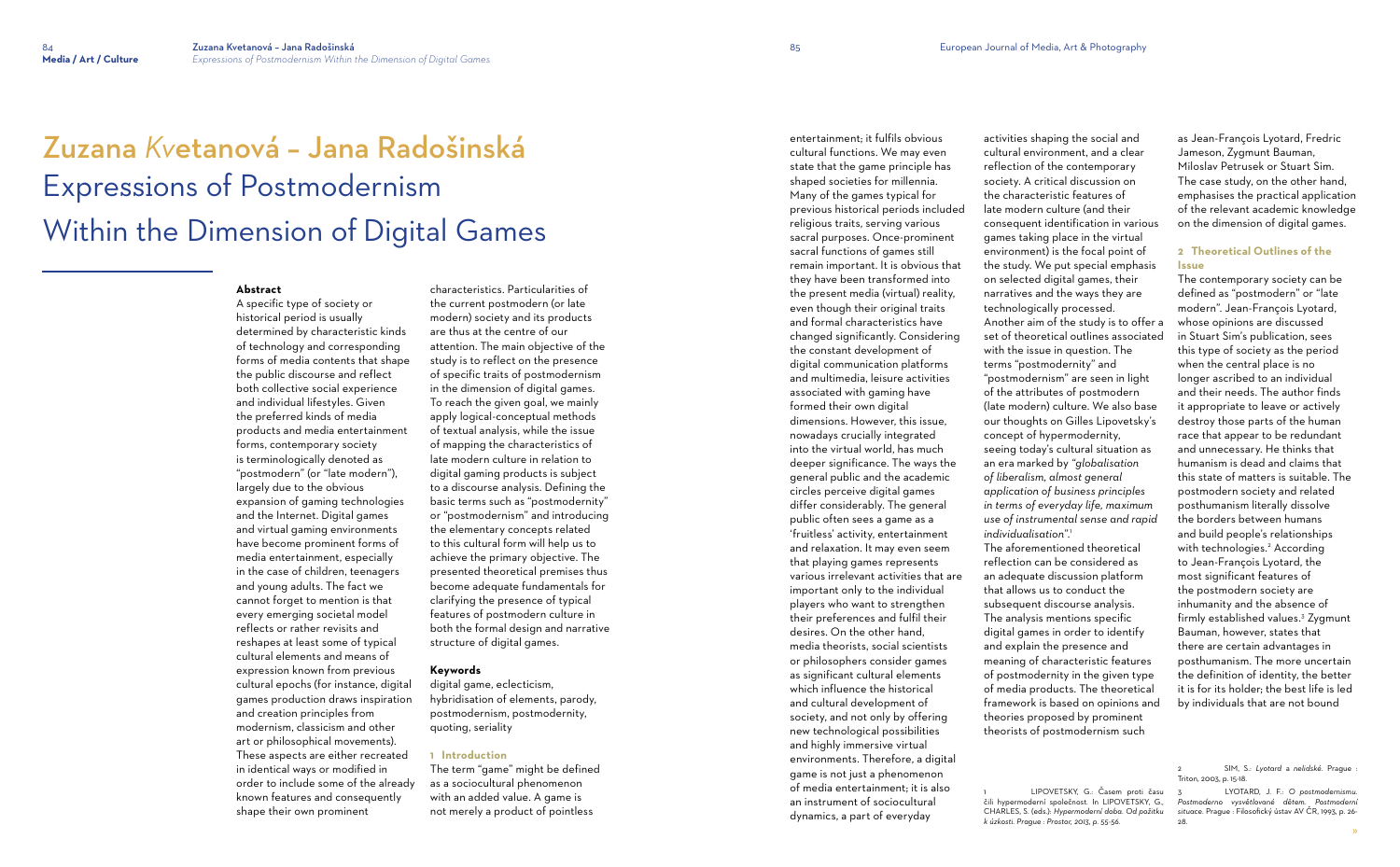to a single object of interest or material artefacts and are able to maintain emotional temperance. The author also points out that current interpersonal relationships are unstable. He describes them as temporary and assumes that they only last long enough to bring us satisfaction.<sup>4</sup> It is not surprising that the issues related to the development of human identity within cyberspace have become a prominent part of postmodern media philosophy.<sup>5</sup> The era of late modern is also characterised by negative attitudes towards superiority of rationality in the cognitive process and by refusal of the moral *apparatus* of good connected to a corresponding authority. It is a period condemning the mechanical character of social life that is bound by set rules or norms.<sup>6</sup> According to Zygmunt Bauman, the basic principles of the postmodern society, or culture, are discontinuity, inconsequentiality of actions, fragmentation and the episodic nature of various spheres of human activities.<sup>7</sup> Martin Brestovanský underlines the elements of play, coincidence, anarchy, unending change, design, superficiality without any meaning or word. In his opinion, postmodern culture is mainly represented by

4 BAUMAN, Z.: Úvahy o *posmoderní době.*  Prague : Sociologické nakladatelství (SLON), 1995, p.

35.

5 See, for example: GÁLIK, S.: On Human Identity in Cyberspace of Digital Media. In *European Journal of Transformation Studies*, 2019, Vol. 7, No. 2, p. 33-44.

See, for example: RADOŠINSKÁ, J.: *Mediálna zábava v 21. storočí. Sociálno-kultúrne aspekty a trendy.* Trnava : FMK UCM in Trnava, 2016.

6 POLAČKOVÁ, A.: Krátka reflexia k ponímaniu moderny a postmoderny. In *Annales Scientia Politica,* 2012, Vol. 1, No. 1, p. 72.

See: VIŠŇOVSKÝ, J., GREGUŠ, Ľ., MINÁRIKOVÁ, J., KUBÍKOVÁ, K.: Television News as an Information Source and Its Perception in Slovakia. In *Communication Today*, 2019, Vol. 10, No. 1, p. 40-60.

7 BAUMAN, Z.: Úvahy o *posmoderní době.*  Prague : Sociologické nakladatelství (SLON), 1995, p. 25.

a search for its own new identity, own language and coding.<sup>8</sup> In other words, the postmodern movement refuses to follow the previous philosophical and art movements, claiming they are exhausted and out of date.

> STOREY, J.: Postmodernism and Popular Culture. In SIM, S. (ed.): *The Routledge Companion to Postmodernism*. London, New York : Routledge, 2001, p. 116-124.

> See: GÁLIK, S., GÁLIKOVÁ TOLNAIOVÁ, S.: Influence of the Internet on the Cognitive Abilities of Man. Phenomenological and Hermeneutical Approach. In *Communication Today*, 2015, Vol. 6, No. 1, p. 5-15.

The era we live in is also marked by an uncritical celebration of 'otherness' (which supports and deepens the aforementioned extreme individualisation).<sup>9</sup> Media have never been less trustworthy, whether we talk about our general distrust of news<sup>10</sup> or about much more questionable types of information sources. Moreover, the late modern society saturated by entertainment does not tend to differentiate between reality and game (amusement), because entertainment experiences, especially those provided by the media, have become our everyday communication ritual. Media entertainment surrounds us and binds us together, continuously disrupting other matters we have to attend to. As noted by Shay Sayre and Cynthia King, in the 21<sup>st</sup> century, we do not buy goods, services and media products, but rather symbolic experience and emotions, as well as an ephemeral idea of freedom and unlimited fantasy.<sup>11</sup> To put it differently, people living in the

> See, for example: ŠVECOVÁ, M.: Location-based Games as a Method of Teaching Seniors in the Field of Digital Technologies. In *Media Literacy and Academic Research*, 2018, Vol. 2, No. 1, p. 61-71.

8 BRESTOVANSKÝ, M.: Úvod *do mediálnej výchovy.* Trnava : Trnavská univerzita, 2010, p. 35.

11 SAYRE, S., KING, C.: *Entertainment and Society: Influences, Impacts and Innovations*. New York : Routledge, 2010, p. 38.

society of today expect that the media products they purchase or people they are interested in will utterly fulfil their highly specific preferences and desires. The term "postmodernism" represents a part of the cultural complex defining the postmodern society. Depending on specific scholarly perspectives we tend to apply to understand postmodernism, it may be defined as a new cultural style, a new sensibility or a new historical moment.<sup>12</sup> Postmodernism influences philosophical movements,13 science, ethics, education,<sup>14</sup> digital literacy,<sup>15</sup> as well as the ways we develop and distribute technologies. It is defined by the expressions "crisis of representation" (the relationship between term structures in reality is loose; the existing theories represent reality no more) and "the death of the subject" (which refers to the expansive understanding of the subject in the sense of equality of all individuals within the society).<sup>16</sup> Richard Appignanesi et al. state that the typical trait of late modernism is pluralism, i.e. multiplication of

13 See: GÁLIK, S.: Temporalita (nových) médií. In *Filozofia*, 2018, Vol. 73, No. 5, p. 408-417.

16 PETRUSEK, M.: *Společnosti pozdní doby.* Prague : Sociologické nakladatelství (SLON), 2006, p. 289-291.

differences. Given the context of digital games, they speak of the emergence of simulated reality that tends to be stronger than everyday reality.<sup>17</sup> As noted above, postmodernism can be seen as a broad and significantly sceptical cultural movement that refuses the ideas of modernism, as well as modernism's attempts to experiment and explore originality and, at the same time, to return to older artistic styles. One of the most significant characteristics of postmodernism is the presence of so-called double coding within diverse cultural artefacts. Late modern designers and producers try to create cultural products which ignore the common boundaries between mainstream and alternative, lowbrow and highbrow,<sup>18</sup> or even video and theatre.19 As a result, more or less experienced media audiences, but also art *connoisseurs* are unable to objectively perceive and then evaluate aesthetic qualities and meanings of postmodern cultural products. Most often, they do not even try to do so. Jozef Jurina describes the main

characteristics of postmodernism similarly to Richard Appignanesi and other mentioned authors, putting emphasis on the presence of moral relativism and subjectivism in our actions. According to the author, postmodernism as a cultural period

17 APPIGNANESI, R., GARRATT, Ch.,

See, for example: MISTRÍK, M.:

SARDAR, Z., CURRY, P.: *Postmodernismus pro začátečníky.* Brno : Ando Publishing, 1996, p. 120. 18 See: SIM, S.: *The Routledge Companion to Postmodernism.* London, New York : Routledge,

2001.

Video and Theatre or a Hybrid Scene: The Case of Theatrical Mise En Scène Fanny and Alexander. In *Communication Today*, Vol. 8, No. 2, p. 134-144.

refuses old and honourable ideals, seeing the former philosophical and cultural perspectives as exhausted metanarratives. It prefers plurality and heterogeneity of various games of particular communities and cultures. Following Jean-François Lyotard, Jozef Jurina further claims that postmodernism refuses the validity of firmly established rules and does not react to typical opposites set by society, such as good and evil, mind and body, truth and lie, etc.<sup>20</sup> Jim McGuigan adds that postmodernism, or the culture of the postmodern society, openly ignores any borders between different media, genres or areas of social activities.<sup>21</sup> Chris Barker, however, states that the term "postmodernism" is very unclear and multivocal, because it is used in many different contexts. As we have mentioned above, the expression generally refers to either a cultural style or a philosophical movement. Nevertheless, both lines of thinking agree that postmodernism manifests itself through intertextuality, irony, pastiche, *bricolage*, radical eclecticism and overlapping genres.22 Postmodern philosophy pays attention to the proclaimed collapse of all metanarratives, to

discourses rejecting any order.

*postmoderného morálneho relativizmu*. rd=cr&ei=3ppWWPzfGIn7as-uuvgI>.

21 McGUIGAN, J.: *Modernity and*  University Press, 2006, p. 174.

FMK UCM in Trnava, 2009.

Postmodernism is a denial of all values, a set of arguments outlining the notable absence of objective reality. 23 These tendencies only underline the complicated and ambivalent nature of today's culture. According to Fredric Jameson, it may seem that any positive moral evaluation of postmodernism is practically out of the question, although many authors are prone to short-sighted celebrations of new aesthetic norms. However, the enthusiasm accompanying the slogan "post-industrial" is inappropriate, because it implies unrealistic fantasies of the almighty digital media and their saviour potential. These fantasies are shared across the whole political spectrum. Right-wing and leftwing politicians, along with many intellectuals, see this extreme form of techno-capitalism as a vulgar apology of the significant cultural decline caused by the emergence of postmodernism. 24 Even though Jameson's attention is rarely centred on media and their products, his words apply to all kinds of media narratives, including digital games. Being one of the most commercially interesting media industry segments, the production of digital games deliberately recycles stories, ideas and cultural elements (content) and 'innovates' them thanks to high-end technologies. However, these creative processes cannot change the fact that the ability of exceptional formal

<sup>20</sup> JURINA, J.: *Nebezpečenstvo*  [online]. [2019-08-26]. Available at: <http:// webcache.googleusercontent.com/ search?q=cache:http://147.213.211.222/sites/ default/files/2006\_1\_010\_013\_jurina.pdf&gws\_

*Postmodern Culture*. Maidenhead : Oxford

<sup>22</sup> BARKER, C.: *Slovník kulturálních studií.*  Prague : Portál, 2006, p. 152.; See also: PRAVDOVÁ, H.: *Determinanty kreovania mediálnej kultúry.* Trnava :

<sup>23</sup> RAJSKÝ, A.: *Nihilistický kontext kultivácie mladého* človeka*. Filozoficko-etický pohľad.*  Bratislava : VEDA, 2009, p. 19-23.

<sup>24</sup> JAMESON, F.: *Postmodernism, Or, The Cultural Logic of Late Capitalism*. Durham : Duke University Press, 1991, p. 46.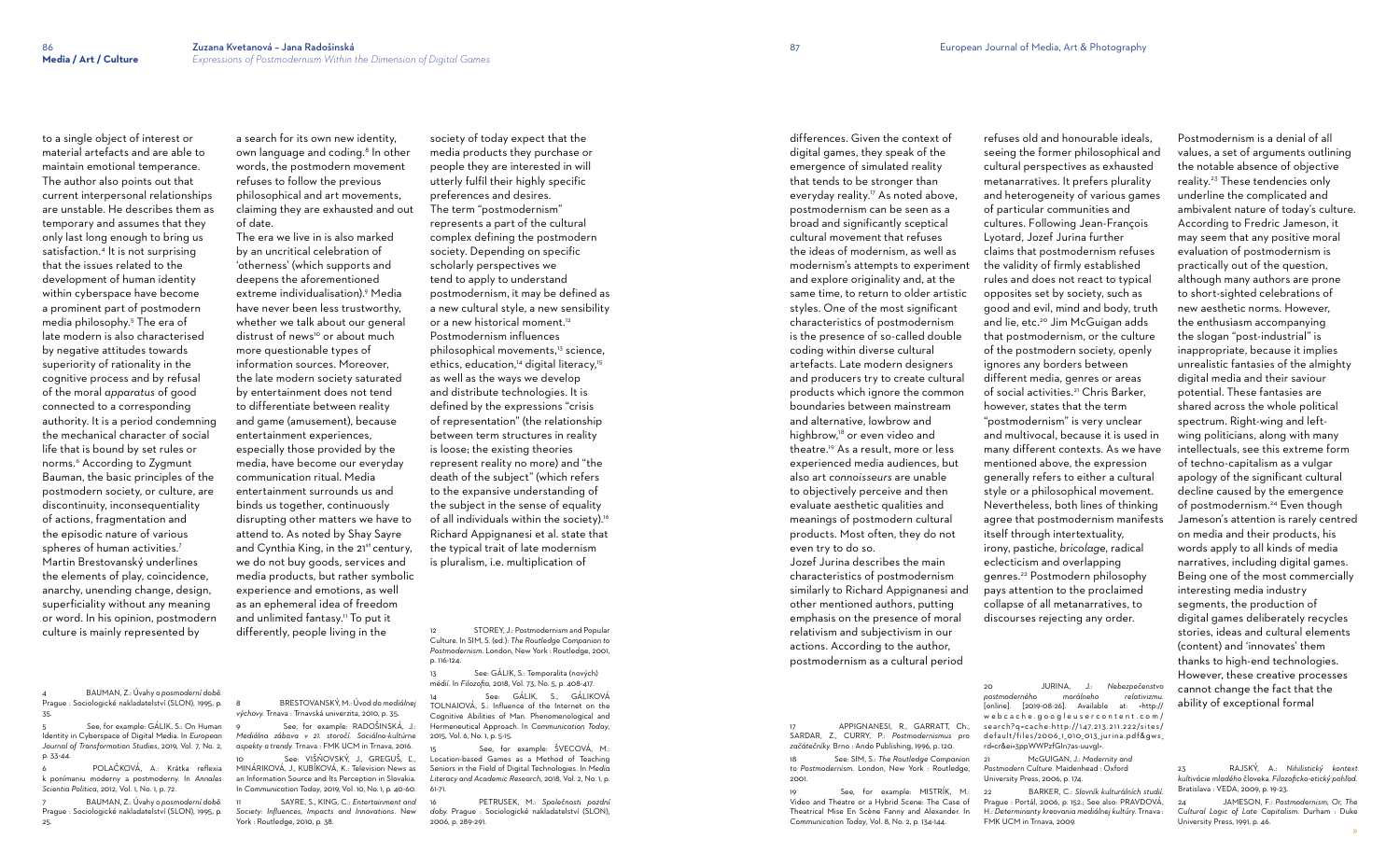qualities of media products are

unable to fully compensate for the obvious lack of new creative ideas. In fact, 'new creative ideas' are sometimes just aggressively pushed audience opinions based on online questionnaires, social media monitoring or comments posted under streamed contents or trailers. Today, any original creative idea has to face a plethora of other thoughts associated with meeting the target audience's expectations. Based on the aforementioned notions, we can state that (media) products of postmodern culture (in our case, digital games) are characterised mostly by the fact that their contents can be **'read' at different levels**. Much has been said about their **intertextual nature**, tendency to quote, palimpsest techniques, seriality and remakes. The **existence of several aspects, points of view, angles and perspectives** complicates the ways we perceive our surroundings. Overlapping of genres is chaotically combined with the principles of parody, irony and pastiche. Otherwise incompatible elements merge. We have given up on strict rationality, seeing all layers of culture as a mixture of contradictory creative processes and meanings. As a result, advertisements may feature various artful compositions,25 and media products may be created solely in order to fulfil advertising purposes (in the case of digital games, we talk about

so-called advergames).<sup>26</sup> Moreover, antiheroes have replaced traditional portrayals of morally virtuous heroic characters.

See: MAGO, Z.: The Concept of Timelessness Applied to Advergames. In *Acta Ludologica*, 2018, Vol. 1, No. 2, p. 18-33.

[CRYSTAL DYNAMICS,](https://www.google.sk/search?q=crystal+dynamics&stick=H4sIAAAAAAAAAOPgE-LSz9U3SCvMiU8zUOIEsU0zcnKrtFSyk630k8vS9ZPzcwtKS1KL4ssyU1Lz0xNzU61SUstSc_ILUosWsQokF1UWlyTmKKRU5iXmZiYXAwA006ogUgAAAA&sa=X&ved=2ahUKEwiW9r6Pgu3gAhUSyKQKHUaQBBYQmxMoATAdegQICxAN) EIDOS [MONTRÉAL,](https://www.google.sk/search?q=eidos+montreal&stick=H4sIAAAAAAAAAOPgE-LSz9U3SCvMiU8zUAKzTYsrMsrTtVSyk630k8vS9ZPzcwtKS1KL4ssyU1Lz0xNzU61SUstSc_ILUosWsfKlZqbkFyvk5ueVFKUm5gAAyYt-elEAAAA&sa=X&ved=2ahUKEwiW9r6Pgu3gAhUSyKQKHUaQBBYQmxMoAjAdegQICxAO) [FERAL INTERACTIVE,](https://www.google.sk/search?q=feral+interactive&stick=H4sIAAAAAAAAAOPgE-LSz9U3SCvMiU8zUOIEsS1SqpKTtVSyk630k8vS9ZPzcwtKS1KL4ssyU1Lz0xNzU61SUstSc_ILUosWsQqmpRYl5ihk5gFVJCaXZJalAgAsYf6vUwAAAA&sa=X&ved=2ahUKEwiW9r6Pgu3gAhUSyKQKHUaQBBYQmxMoAzAdegQICxAP) [UNITED](https://www.google.sk/search?q=united+front+games&stick=H4sIAAAAAAAAAOPgE-LSz9U3SCvMiU8zUAKzLdNzLMuLtFSyk630k8vS9ZPzcwtKS1KL4ssyU1Lz0xNzU61SUstSc_ILUosWsQqV5mWWpKYopBXl55UogGSLAWcEWe1VAAAA&sa=X&ved=2ahUKEwiW9r6Pgu3gAhUSyKQKHUaQBBYQmxMoBDAdegQICxAQ)  [FRONT GAMES](https://www.google.sk/search?q=united+front+games&stick=H4sIAAAAAAAAAOPgE-LSz9U3SCvMiU8zUAKzLdNzLMuLtFSyk630k8vS9ZPzcwtKS1KL4ssyU1Lz0xNzU61SUstSc_ILUosWsQqV5mWWpKYopBXl55UogGSLAWcEWe1VAAAA&sa=X&ved=2ahUKEwiW9r6Pgu3gAhUSyKQKHUaQBBYQmxMoBDAdegQICxAQ), [NIXXES SOFTWARE BV:](https://www.google.sk/search?q=nixxes&stick=H4sIAAAAAAAAAOPgE-LSz9U3SCvMiU8zUAKziywKUgyztVSyk630k8vS9ZPzcwtKS1KL4ssyU1Lz0xNzU61SUstSc_ILUosWsbLlZVZUpBYDABFxF1JJAAAA&sa=X&ved=2ahUKEwiW9r6Pgu3gAhUSyKQKHUaQBBYQmxMoBTAdegQICxAR) *Tomb Raider.* [digital game]. USA, Canada, London : [Crystal](https://www.google.sk/search?q=crystal+dynamics&stick=H4sIAAAAAAAAAOPgE-LSz9U3SCvMiU8zUOIEsU0zcnKrtFSyk630k8vS9ZPzcwtKS1KL4ssyU1Lz0xNzU61SUstSc_ILUosWsQokF1UWlyTmKKRU5iXmZiYXAwA006ogUgAAAA&sa=X&ved=2ahUKEwiW9r6Pgu3gAhUSyKQKHUaQBBYQmxMoATAdegQICxAN)  [Dynamics,](https://www.google.sk/search?q=crystal+dynamics&stick=H4sIAAAAAAAAAOPgE-LSz9U3SCvMiU8zUOIEsU0zcnKrtFSyk630k8vS9ZPzcwtKS1KL4ssyU1Lz0xNzU61SUstSc_ILUosWsQokF1UWlyTmKKRU5iXmZiYXAwA006ogUgAAAA&sa=X&ved=2ahUKEwiW9r6Pgu3gAhUSyKQKHUaQBBYQmxMoATAdegQICxAN) [Eidos Montréal](https://www.google.sk/search?q=eidos+montreal&stick=H4sIAAAAAAAAAOPgE-LSz9U3SCvMiU8zUAKzTYsrMsrTtVSyk630k8vS9ZPzcwtKS1KL4ssyU1Lz0xNzU61SUstSc_ILUosWsfKlZqbkFyvk5ueVFKUm5gAAyYt-elEAAAA&sa=X&ved=2ahUKEwiW9r6Pgu3gAhUSyKQKHUaQBBYQmxMoAjAdegQICxAO), [Feral Interactive](https://www.google.sk/search?q=feral+interactive&stick=H4sIAAAAAAAAAOPgE-LSz9U3SCvMiU8zUOIEsS1SqpKTtVSyk630k8vS9ZPzcwtKS1KL4ssyU1Lz0xNzU61SUstSc_ILUosWsQqmpRYl5ihk5gFVJCaXZJalAgAsYf6vUwAAAA&sa=X&ved=2ahUKEwiW9r6Pgu3gAhUSyKQKHUaQBBYQmxMoAzAdegQICxAP), United Front Games, [Nixxes So](https://www.google.sk/search?q=nixxes&stick=H4sIAAAAAAAAAOPgE-LSz9U3SCvMiU8zUAKziywKUgyztVSyk630k8vS9ZPzcwtKS1KL4ssyU1Lz0xNzU61SUstSc_ILUosWsbLlZVZUpBYDABFxF1JJAAAA&sa=X&ved=2ahUKEwiW9r6Pgu3gAhUSyKQKHUaQBBYQmxMoBTAdegQICxAR)ftware Bv, 1996-2018.

25 See: PREDMERSKÁ, A.: Typologické vymedzenie vzťahu umenia a reklamy. In PETRANOVÁ, D., MAGÁL, S., MISTRÍK, M. (eds.): *Panelák: Médiá a umenie. Trnava : FMK UCM in Trnava, 2013, p. 72-89.*

As we presume, perception of media contents at different levels can be understood in the sense of the emergence and ubiquitous presence of heterogeneous media products with the same story and **transmedia narratives**. For example, the popularity of the digital game series *Tomb Raider* (1996-2018)<sup>27</sup> has led to the production of multiple action movies using the same title (2001, 2003, 2018), comics (1999) or a book tiein directly following up the digital games in question (2004). In other words, the obvious involvement of several communication channels aims to evoke aesthetic experience and diverse pleasures that have become the crucial value of the contemporary culture of **mass consumption**. <sup>28</sup> The aforementioned traits of postmodernism are also closely connected to the tendency to create **quotations**, i.e. to link literal references to already existing media products which are present within newly produced media contents. The **palimpsest** 

> ECO, U.: Labyrinty interpretácie. In BENCZEOVÁ, B. (ed.): *Postmoderná filozofia kultúry.*  Bratislava : Comenius University, 2014, p. 60.

28 RAJSKÝ, A.: Charakteristické črty postmoderny. In RAJSKÝ, A., KUDLÁČOVÁ, B. (eds.): *Európske pedagogické myslenie (od moderny* k *postmoderne po súčasnosť).* Trnava : Typi Universitatis Tyrnaviensis, 2012, p. 66.; See also: ROUBAL, O.: Sociology of Branding: 'Just Do It' in the 'No Limits' World. In *Communication Today*, 2017, Vol. 8, No. 1, p. 40-51.

**technique**, creation of a text following up other texts, is applied very often.29 It is clear that **seriality** is the basic principle of today's media storytelling, representing thematic or other continuity that binds together various media products.30 The culture of postmodernism is also marked by creating **remakes**; that is how many well-known topics and stories become a basis for constructing new products with only minimal alterations to the original storylines. Considering the formal aspects of digital games and their content, we cannot omit the existence of multiple aspects, points of view, angles and perspectives, or the presence of **'double coding'**. 31 Each individual interacting with digital games can understand their content differently. Another postmodern phenomenon we have to mention is the **hybridisation of genres** and genre types.<sup>32</sup> In many cases, it is almost impossible to encounter a digital game that would belong to one specific genre. **Parody** (an absurd imitation of a text the producers want to make fun of), **irony** and **pastiche** (other

29 ORENIČOVÁ, H.: *Postmodernisti* a *predstavitelia magického realizmu.* [online]. [2019- 08-27]. Available at: <https://oskole.detiamy.sk/ clanok/postmodernisti-a-predstavitelia-magickehorealizmu-2918>.

30 RUS*ŇÁKOVÁ, L.: Naratívna analýza a jej miesto v diskurze mediálnych štúdií. In RADOŠINSKÁ, J., RUSŇÁKOVÁ, L., BUČKOVÁ, Z. et al.: Empirické aspekty filmov o superhrdinoch.* Trnava : FMK UCM in Trnava, 2019, p. 61.

32 ORENIČOVÁ, H.: *Postmodernisti* a *predstavitelia magického realizmu.* [online]. [2019- 08-27]. Available at: <https://oskole.detiamy.sk/ clanok/postmodernisti-a-predstavitelia-magickehorealizmu-2918>.

types of imitation, but, contrary to parody, they are not created in order to mock the original) are essential aspects of late modern cultural production.<sup>33</sup> **Combining otherwise incompatible elements** and **abandoning strict rationality** are also typical, as postmodern culture literally condemns the mechanisation of social life led by strict rules and norms.<sup>34</sup> Therefore, creation of peculiar cultural hybrids occurs frequently. Cultural products have become commodities, social goods that, just as any other consumables, can be offered, traded and exchanged for money on a daily basis.35 This leads to deepening of social misrecognition of those who do not possess enough economic resources to acquire the latest entertainment forms.<sup>36</sup> Finally, specific manifestations of postmodernism include **widespread presence of antiheroes**. Inspired by these quasi-heroic figures, a postmodern individual freely chooses their own codes of behaviour and, furthermore, they are left with a space for their own subjectivity that is constituted independently from any objective

33 See: RADOŠINSKÁ, J.: Problém intertextuality filmov o superhrdinoch. In RADOŠINSKÁ, J., RUSŇÁKOVÁ, L., BUČKOVÁ, Z. et al.: *Empirické aspekty filmov o superhrdinoch*. Trnava : FMK UCM in Trnava, 2019, p. 292-319.

34 POLAČKOVÁ, A.: Krátka reflexia k ponímaniu moderny a postmoderny. In *Annales Scientia Politica,* 2012, Vol. 1, No. 1, p. 73.

35 RAJSKÝ, A.: Charakteristické črty postmoderny. In RAJSKÝ, A., KUDLÁČOVÁ, B. (eds.): *Európske pedagogické myslenie (od moderny* k *postmoderne po súčasnosť).* Trnava : Typi Universitatis Tyrnaviensis, 2012, p. 70.

36 See, for example: SOLÍK, M., MINÁRIKOVÁ, J.: Sociálne uznanie v globálnom priestore: Možnosti a limity mediálnej reflexie. In *Communication Today*, 2014, Vol. 5, No. 2, p. 21-31.

rules.37 Virtual avatars present in digital games are often cocreated by the players themselves in order to express these players' relationships to certain values and aesthetic aspects.38 Therefore, in many cases we can see a main protagonist (of, for instance, a digital game) who articulates a primarily negative moral scheme leading to their controversial actions.

Despite the aforementioned critical notions, we find it important to remark that many of the presented theoretical outlines need to be continually reassessed to better understand the current cultural situation. The ways we perceive today's media culture (digital games being no exception) have to be critically revisited in light of the emerging cultural phenomena associated with the era of digital entertainment. According to Simon Lindgren, Michael Dahlberg-Grundberg and Anna Johansson, "hybrid media culture" is a system of production and reception of cultural elements that spread uncontrollably across both the virtual world and our everyday existence. As noted by the authors, the only thing keeping 'the offline world' alive is our timeless need to materialise virtual identities, opinions and topics. Hybrid media culture thus merges the digital and the ordinary. Online and offline universes struggle to attract and engage our attention

38 See: RUSŇÁKOVÁ, L.: Stylisation of Virtual Characters in Digital Games. In *European Journal of Science and Theology*, 2019, Vol. 15, No. 1, p.

LINDGREN, S., DAHLBERG-GRUNDBERG, M., JOHANSSON, A.: Hybrid Media Culture: An Introduction. In LINDGREN, S. (ed.): *Hybrid Media Culture: Sensing Place in a World of Flows*. New York, Abingdon : Routledge, 2014, p. 1-5. 40 REMEDY ENTERTAINMENT, ROCKSTAR GAMES, ROCKSTAR STUDIOS: *Max Payne.* [digital game series]. Helsinki, Vancouver : Remedy Entertainment, Rockstar Games, Rockstar Studios, 2001-2012.

113-123.

and interest. 39 This fact directly influences our decision to identify several elements of postmodern culture in contemporary digital games, as we believe that digital games contribute enormously to the discussed process of replacing reality by media simulations.

# **3 Elements of Postmodernism in Digital Games**

The main intention of the second part of the study is to map the essential traits of postmodernism in specific products of virtual reality – digital games. While analysing selected gaming products, we pay attention not only to their narrative structures but also to their formal and technical design.

We could regard the game trilogy *Max Payne* 40 as an exemplary case which obviously incorporates all characteristics of postmodern culture. The main storyline of the action third-person game series starts by introducing an American police officer who has been falsely accused of murdering his superior and family by his corrupt colleagues. The protagonist strives to unveil the truth, i.e. to prove his innocence and expose the real criminals. Target consumers (namely male teenagers and young adults) are able to experience the content via digital games (published in 2001, 2003 and 2012) but also as a 2008 movie that

POLAČKOVÁ, A.: Krátka reflexia k ponímaniu moderny a postmoderny. In *Annales Scientia Politica,* 2012, Vol. 1, No. 1, p. 74.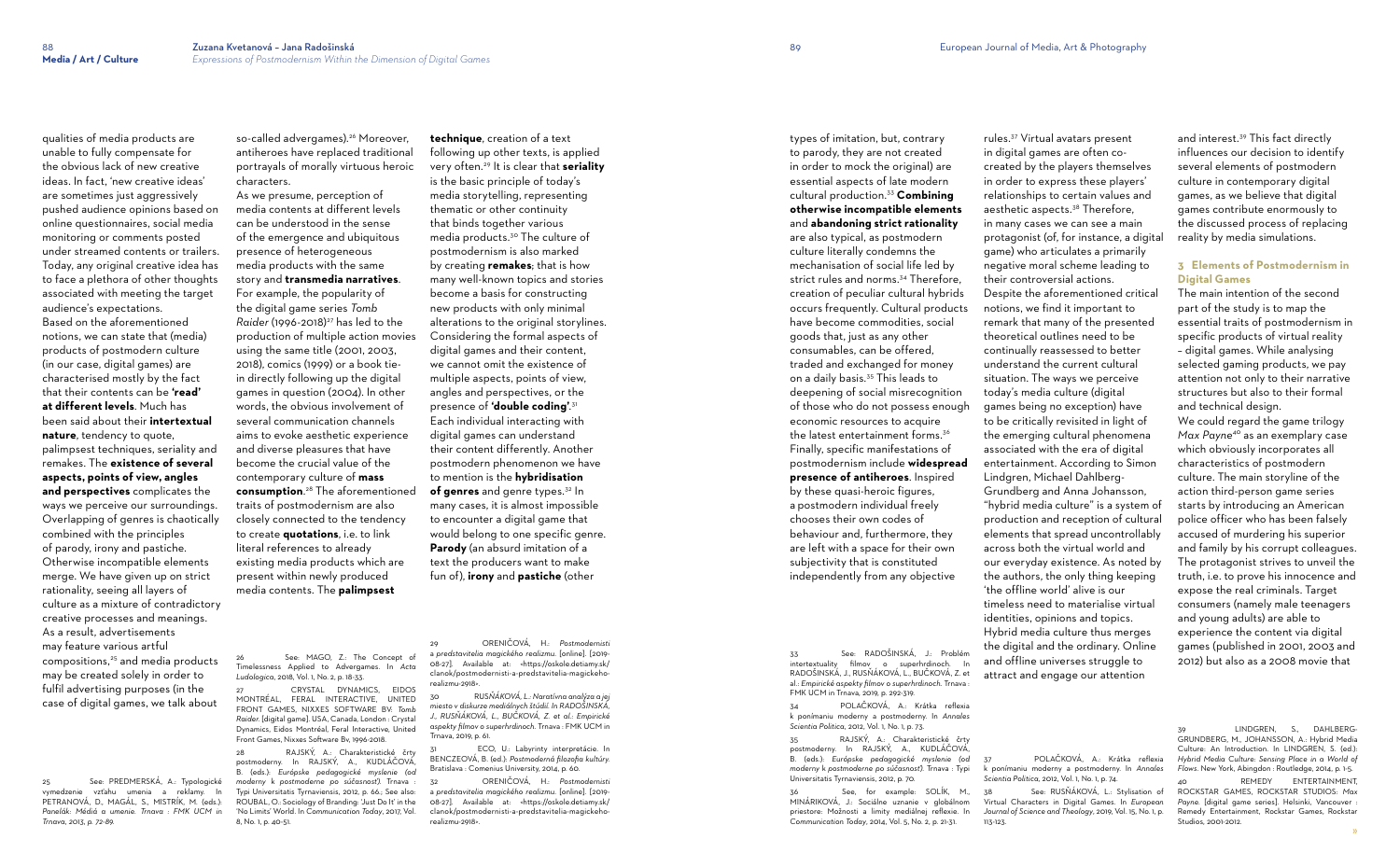was released under the same title, though with slight changes related to narrative (the main differences lay in the physical appearance of Max himself, as well as in some support characters, especially the one who killed Max's family). Palimpsest techniques and quotes are also present (within the storyline as well as in terms of technical design of the games). In this particular case, we could speak of the developers' obvious references to Norse mythology, namely to the myth of Ragnarök (the Norse legend about the end of the world). Names of Norse gods are also used very frequently (e.g. the winged demon called Valkyrie). The digital product in question uses visual elements of film-noir, employing a dark, black and white, highly stylised setting of multiple scenes.

Given the fact that the analysed product is a game series remade into an action feature film, we may say that *Max Payne* is a result of continuous storytelling (seriality). In certain aspects, it follows the trope of so-called bullet time (during a shoot-out, time is slowed down, so the hero is able to avoid bullets). The story includes various genre elements and is thus subject to strong genre hybridisation. Although the analysed game series is clearly presented as an action-based, it also contains multiple elements of role-playing (represented primarily by the storyline and dialogues) and adventure games (especially the moments when the lead character tries to explore his surroundings and logically resolve the situations he has to face). Other digital game genres can be identified as well, despite the fact that their presence is a bit more subtle.

Parody, irony and pastiche are mainly associated with a cynically presented detective plotline. The developers and writers drew inspiration predominantly from the work of Mickey Spillane, the renowned American author of crime novels. Furthermore, the digital game series *Max Payne* is a model example of combining incompatible elements. Aversion towards strict rules (i.e. towards excessive rationality) is manifested visually. Within the trilogy, we can perceive a conventional threedimensional game design combined with cutscenes stylised as panels of images (strong resemblance to comic book design may be identified). However, not only the formal design but also the narrative itself declares that the analysed product is a part of popular culture. More specifically, the game series crosses the boundaries between mass culture and popular culture. Despite aiming to attract young males predominantly, it appeals to heterogeneous, diverse audiences (the first part of the game trilogy achieved sales exceeding 2 million copies).<sup>41</sup>

only by the existence of a limited series of comic books published in 1993 and 1994.43 The comic books' graphic design has become an apparent inspiration for the game's styling and aesthetics. This fact is closely connected to other typical features of postmodernism – the tendency to create quotations (here, by direct references to the comics published earlier) and palimpsest techniques. However, the most prominent intertextual elements refer to the science-fiction movie *Alien* (1979, directed by Ridley Scott). The story presented in the game begins on the planet LV-426 known from the aforementioned film. Moreover, aliens, i.e. the monsters killing the colonists and marines, are designed in accordance with the given feature film. The players may also notice that avatars manipulate with legendary weapons such as Hudson's Pulse Rifle, Hicks' Shotaun, etc.

Max Payne's story includes several perspectives, points of view and contradictory ideas (e.g. police officers acting like criminals; Max talking about justice, yet pursuing cruel revenge). The sole existence of such contradictions indicates that Max is an antiheroic character. The main protagonist, a police officer, is accused of a serious crime and

41 HUDÁK, M.: *GTA* **či** *Minecraft: Legendárne hry, ktoré sa dostali aj na mobily.* [online]. [2019-08-27]. Available at: <https://zive.aktuality.sk/ clanok/137809/gta-ci-minecraft-legendarne-hryktore-sa-dostali-aj-na-mobily/>.

thus has to abandon his profession. Although Max's proclaimed ambition is to persuade the society of his innocence, most of his actions are, in fact, against the law. While trying to prove that he is not a murderer, he becomes one. Moral judgements related to Max's decisions (cruelty against others, killing people) and his seemingly righteous past (innocence in the case of murder of his loved ones) are left exclusively to the players.

In 2013, the digital gaming product *Aliens: Colonial Marines* was released*.* <sup>42</sup> The storyline begins on a planet marked as LV-426, where a group of miners (colonists) from a planetary human colony owned by a company Weyland-Yutani finds the ruins of a crashed spaceship and, inside it, remains of an alien and thousands of eggs. A few weeks later, the company loses contact with the colony and as a result, a marine unit is sent to the planet. The special force remains silent for more than five weeks and one of the unit members, Corporal Dwayne Hicks, eventually sends a distress signal. The USS Sephora spaceship, under the command of Captain Jeremy Cruz, reacts to the emergency call and is required to assist. Corporal Christopher Winter, who is the player's avatar, is a part of this unit. His goal is to find Hicks, stay alive in the colony full of aliens, destroy the whole place and leave the planet. As in the previous case, the analysed title can be consumed at various levels. Its explicit transmedia character is, however, proven

42 GEARBOX SOFTWARE: *Aliens: Colonial Marines.* [digital game]. Frisco, Texas : Gearbox Software, 2013.

Based on these facts, the analysed game title could be described as a clear expression of seriality (it revisits the same themes as Scott's movie and all its sequels),<sup>44</sup> although with some minor modifications to the storyline that are mainly determined by different technical requirements associated with digital games. The game in question also follows various previously released digital games such as *Aliens vs.* 

43 *Aliens: Colonial Marines (Comic Series).*  [online]. [2019-08-28]. Available at: <https://avp. fandom.com/wiki/Aliens: Colonial Marines (comic series)>.

44 The *Alien movie franchise includes six feature films – Alien (1979, directed by Ridley Scott), Aliens (1986, directed by James Cameron), Alien 3 (1992, directed by David Fincher), Alien Resurrection (1997, directed by Jean-Pierre Jeunet), Prometheus (2012) and Alien: Covenant (2017, both directed by Ridley Scott).*

*Predator 1* (1999), *Aliens vs. Predator 2* (2002) or *Rage* (2011). The title *Aliens: Colonial Marines* provides the player with an opportunity to determine its meaning. On the one hand, the main protagonist and his unit could be perceived as positive characters (they do try to eliminate aliens that represent lethal danger), but, on the other hand, they further disrupt the natural environment of said inhuman entities and while doing so, they act just as mercilessly. A considerable amount of genre hybridisation occurs in the game. Elements of a first-person shooter game (fighting the enemies) merge with a strategic game (thinking through and planning the fight tactics, consequent realisation of the campaign), a role-playing game (the presence of a storyline and importance of the main protagonist and his decisions) and an action adventure game (the player surveys the planet). Parody is represented by a clear display of a sweet cake (a donut) that appears in the game whenever the player shoots an alien – this donut serving as an obstacle embodying evident mockery of the serious situation that the unit fighting on the planet LV-426 goes through. The narrative thus abandons strict rationality, as it combines incompatible elements – a rough, deadly planet full of aliens with a gastronomic lifestyle typical

for Americans.

The game's sales exceeded 1.3 million copies, which makes it a highly popular gaming product able to reach wide audiences.45 The main protagonist, Christopher Winter, expresses rather positive intentions (to find the missing Corporal who sent the distress signal), but he executes them harshly and without mercy (killing inhuman entities in their natural environment). Thus, the main hero expresses many antiheroic traits. The last example of using postmodernism in contemporary digital games production is the digital game *Dying Light* that was published in 2015. 46 The title is developed by Polish producers and introduces the story of a secret agent Kyle Crane, who is sent to infiltrate a quarantine zone in a city called Harran. The game depicts a hostile city with a dynamic day and night cycle which experiences an unknown infestation. The narrative is distinctively bound to the presence of the given day and night cycle (the enemies become more aggressive and harder to eliminate at night). The player's objective is to explore a large urban environment and eliminate the vicious epidemics while fighting the infected population. The analysed

game is not a part of any transmedia storytelling, so it does not integrate several communication channels to elicit aesthetic experience and different kinds of pleasures. However, the game is highly intertextual. It literally refers to the worldwide gaming phenomenon *Super Mario* via so-called Easter eggs (i.e. hidden and officially undocumented features of the

<sup>46</sup> TECHLAND PUBLISHING: *Dying Light*. [digital game]. Ostrów Wielkopolski : Techland Publishing, 2015.

<sup>45</sup> PURCHESE, R.: *Aliens: Colonial Marines Managed 1.31 Million Sales.* [online]. [2019- 08-28]. Available at: <https://www.eurogamer.net/ articles/2013-05-10-aliens-colonial-marines-managed-

<sup>1-31-</sup>million-sales>.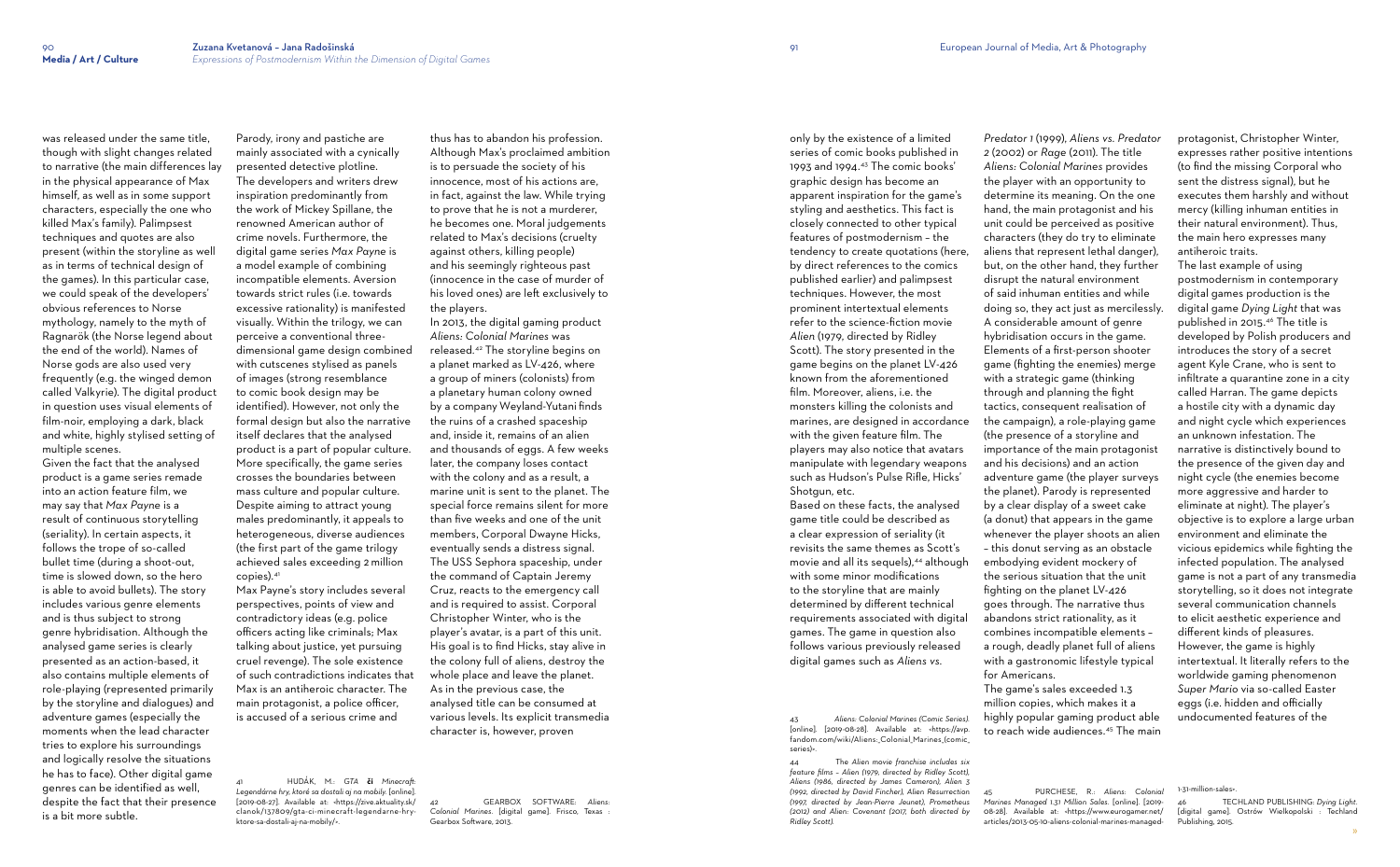game, certain types of bonus experiences or jokes). The narrative is interconnected with Raymond Benson's tie-in novel *Nightmare Row*. The analysed digital product is clearly inspired by many digital games presenting zombie-infested dystopias, such as *Zombie Shooter*  (2007) or *Left 4 Dead* (2008). Its technical design employs various elements typical for the highly popular digital game series *Assassin's Creed* (2007-2018), especially the movement abilities of the avatar. The so-called parkour includes climbing ledges, jumping off edges, jumping from one roof to another). Moreover, players familiar with the digital game series *Metro*  (2010-2019) may notice the distinctly similar atmosphere of the game's environment. The analysed game heavily draws from *Dead Island* (2011). The storylines differ only in details – a town versus an island; one protagonist versus four main characters. The presence of double coding is also evident. Saving the remaining uninfected population seems to be less important than killing the already degenerated human beings, which raises a certain moral dilemma for the players. Considering genre hybridisation, we may speak of an uneven combination of a survival horror (the main character fighting for his life against constantly attacking zombie entities) and an action adventure game (open world that the player explores and looks for possible solutions). The seriousness of the depicted topic is parodied by the aforementioned references to the game *Super Mario* (in this case, through a particular chimney situated on the roof of a building, the player may enter the world of Super Mario). This hidden function

included in the game (combining unrelated environments – a city full of zombies and the fantasy world of Super Mario), however, does not have any deeper meaning. Its importance in terms of storytelling is negligible. The game achieved notable sales – 13 million copies on different platforms.47 The game's main protagonist, secret agent Kyle Crane, expresses many positive traits (bravery, physical strength, courage, determination). However, he mostly performs conscious negative actions that lead to the death of others (killing the deformed people, sometimes in various visually engaging and 'funny' ways).

#### **Conclusion**

See, for example: PRAVDOVÁ, H.: Fenomén zábavy a úloha stereotypov v produkcii a recepcii mediálnej kultúry. In *Communication Today, 2011, Vol. 2, No. 1, p. 7-24.*

The study clearly shows the presence of postmodern cultural elements in the dimension of digital games. We are well aware of the fact that the obtained data cannot be generalised, but the presented analysis (aimed at three digital games that have achieved cult status) is supposed to serve as a possible guide to (or an inspiration for) further development of scientific discourse concerning similar or related topics. Games once used to be just a part of common sociocultural reality. However, along with the emergence of a new societal formation (the postmodern society) and the related rise of a unique type of reality (virtual reality), the dimension of games has become a prominent

47 *Techland to Celebrate Dying Light's Third Anniversary with Giveaways, Discounts, and New Content.* [online]. [2019-08-28]. Available at: <https://www.dualshockers.com/dying-light-thirdanniversary/>.

part of digital entertainment. However, its characteristics have not changed. A game can always be localised and its time horizons remain clear as well. The players are required to respect certain principles, but they also fulfil their needs (suspense, luck, satisfaction achieved by reaching the set goals, etc.). We can state that digital games are immensely popular and their development may be seen as a prominent segment of the media industry. Digital gaming has become a source of virtual identities,48 a producer and promoter of various stereotypes,<sup>49</sup> but, most importantly, a lucrative form of entertainment. The study focused on the presence of postmodernism and its aspects in the dimension of digital games, taking into account their narrative structure and technical design. Thanks to acquainting the reader with the basic terminology related to the analysed topic, we were able to select certain coding units that we subsequently identified within specific digital games. On the basis of a detailed examination of selected media products, we discovered an evident presence of late modern culture in the dimension of digital games. All the analysed digital games (the *Max Payne* series, *Aliens: Colonial Marines and Dying Light*) obviously represent the established specifics. Given the transmedia potential of the analysed games, the players

48 See: RUSŇÁKOVÁ, L.: Mimicry – Principle of Identity Transformation from the Perspective of Digital Games Theory. In *Communication Today*, 2016, Vol. 7, No. 2, p. 18-29.

are able to perceive their stories and contents at heterogeneous levels, e.g. by watching a movie or reading comic books. The narrative structures (and sometimes also formal elements) of the selected products tend to refer to other products and use palimpsest techniques (e.g. superficial and unrelated references to foreign mythology, filming styles and other media products, most often books, comics, movies, digital games created by other developers). The extensive use of seriality is also evident, as the analysed games articulate topics, environments or character types which have been included in many previously existing books, films and digital products. Any minor modifications of storylines or characters serve only one purpose – to create a false idea of originality and creativity. The analysed digital games articulate well-known topics and exhausted tropes such as an effort to prove one's innocence, a marine unit fighting aliens, saving humanity from epidemics. However, their success lies in their producers' ability to promote these ideas, storylines, characters and environments as original and exceptional. The discussed storylines necessarily refer to heterogeneous meanings and values. The players are thus encouraged to express different opinions on the in-game situations and their possible solutions. Given the nature of the analysed products, we can also observe the phenomenon of hybridisation that is directly connected to current scholarly discussions on media genres. The mentioned digital games cannot be unambiguously classified as neither of them belongs to only one genre type.

The analysed digital games mostly contain elements of action games ('shooters'), role-playing games, adventure games, strategies, etc. One of the most unique characteristics of postmodern art and cultural production is the presence of parody, irony and pastiche, i.e. communication phenomena which clearly degrade a product's proclaimed seriousness and strengthen its entertaining character (e.g. a donut attacking the player's avatar inside a spaceship). The analysed digital games apparently do not respect excessive rationality or strict rules of design, highlighting the element of absurdity instead. The given tendency only further disrupts the once clear boundaries between various levels of culture. However, we cannot forget to mention that besides the technical design and the plot, the most important part of any mainstream digital game is its main protagonist, the (anti)hero who usually expresses positive or seemingly positive intentions, but acts contrary to any conventional moral values, often even despicably. All producers of digital games (and other kinds of media products as well) know that the people of the late modern era, haunted by the traits of neo-narcissism, their own thoughtlessness and unconscious fears, will still seek substitutional metanarratives created by media professionals. The greatest stories of today are able to refer to universal human experience and archetypal schemes of the past, but the general loss of awareness of previously existing stories, legends and similar or even identical media products allows them to falsely appear as innovative or ground-breaking ideas. As it seems,

people who play digital games, predominantly those who belong to the youngest generations of consumers, find their role models in virtual portrayals of morally ambiguous heroes who exchange their intelligence for sarcasm, turn their success into arrogance, act violently because they are afraid and hide their skills in favour of deception.

The aforementioned findings document many different reflections of postmodernism in the dimension of digital games. However, they also underline the overall character of all late modern media products. The cultural environment in question can thus be described by the term "eclectic". Its strongest feature is the ability to imitate and/or uncritically merge elements of several different (often contradictory) creative styles and techniques, or even artworks created by other authors. However, making this concluding statement is not enough. Given the constant technological progress and rapid transformations of the cultural essence of society and of individual lifestyles, we have to continually and critically reassess the ways media producers use these ever-changing phenomena for their own benefit.

**Acknowledgement:** The study was elaborated within a national research project supported by the Grant Agency of the Ministry of Education, Science, Research and Sport of the Slovak Republic and the Slovak Academy of Sciences (VEGA) No. 1/0283/20, titled 'Synergy of the Media Industry Segments in the Context of Critical Political Economy of Media'.